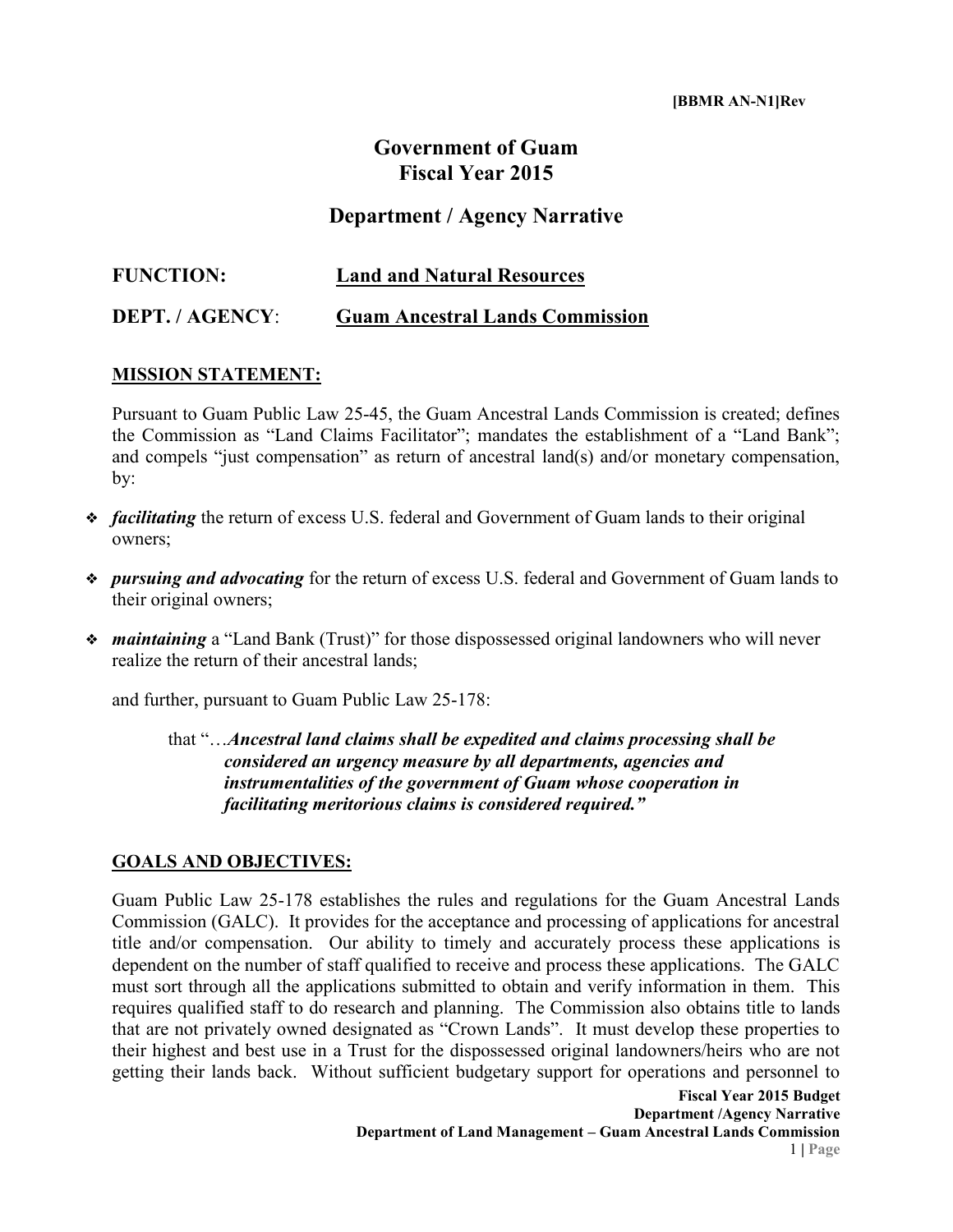conduct proper research, planning and development, we would not be able to accomplish our mission.

Ancestral Lands is a *special class of lands,* rooted in GOVERNMENT of GUAM'S stated policy in land return to the rightful original landowners/heirs.

The agency continues to expeditiously carry out its duties and functions with only one (1) classified and one (1) unclassified staff assisting the Executive Director and its Board.

The Board of Commissioners comprise of seven (7) members. Its mission is to facilitate and expeditiously return all excess U.S. federal and Government of Guam lands back to its original land owners. The Board was able to hold work sessions, public meetings, and Title Hearings with no compensation due to the moratorium on stipends.

The Commission continues its goal to conserve on supplies, energy (utilities), and to recycle more.

The following is a list of mandates governing the work and processes followed by the Guam Ancestral Lands Commission:

- 1. **P.L. 22-73:** requires Government of Guam to properly compensate landowners whose property has been taken for public use and to make an appropriation to the Governor's Office in connection therewith.
- 2. **U.S.P.L. 103-339:** returns 3200 acres of excess lands.
- 3. **P.L. 22-145:** returns 3200 acres of ancestral lands, surveying of these lands, and creation of "Land Survey Revolving Fund".
- 4. **P.L. 23-24:** to prohibit the Government of Guam from entering into cooperative agreements with respect to the so-called Wildlife Refuge administered by the U.S. Department of Interior at the property in the northern area of Guam that was formerly the U.S. Naval Facility and to prohibit the use of Government of Guam resources and personnel in any manner that could be construed as supporting continuous federal holding of such properties.
- 5. **P.L. 23-25:** designating the former Naval Facility lands at Ritidian Point as property of the Government of Guam, and to demanding that the Department of Defense return these excess lands to the rightful owners from which they were originally taken by force, deceit, and outright theft.
- 6. **P.L. 23-141:** returns 6500 acres of ancestral lands, surveying of these lands, and creation of "Land Survey Revolving Fund".
- 7. **P.L. 24-109:** Notice of Meetings.
- 8. **P.L. 25-45:** Enabling legislation creating the Guam Ancestral Lands Commission and defines "Land Claims Facilitator" and "Land Bank" and compels *"just compensation"* as return of ancestral land(s) and/or monetary compensation.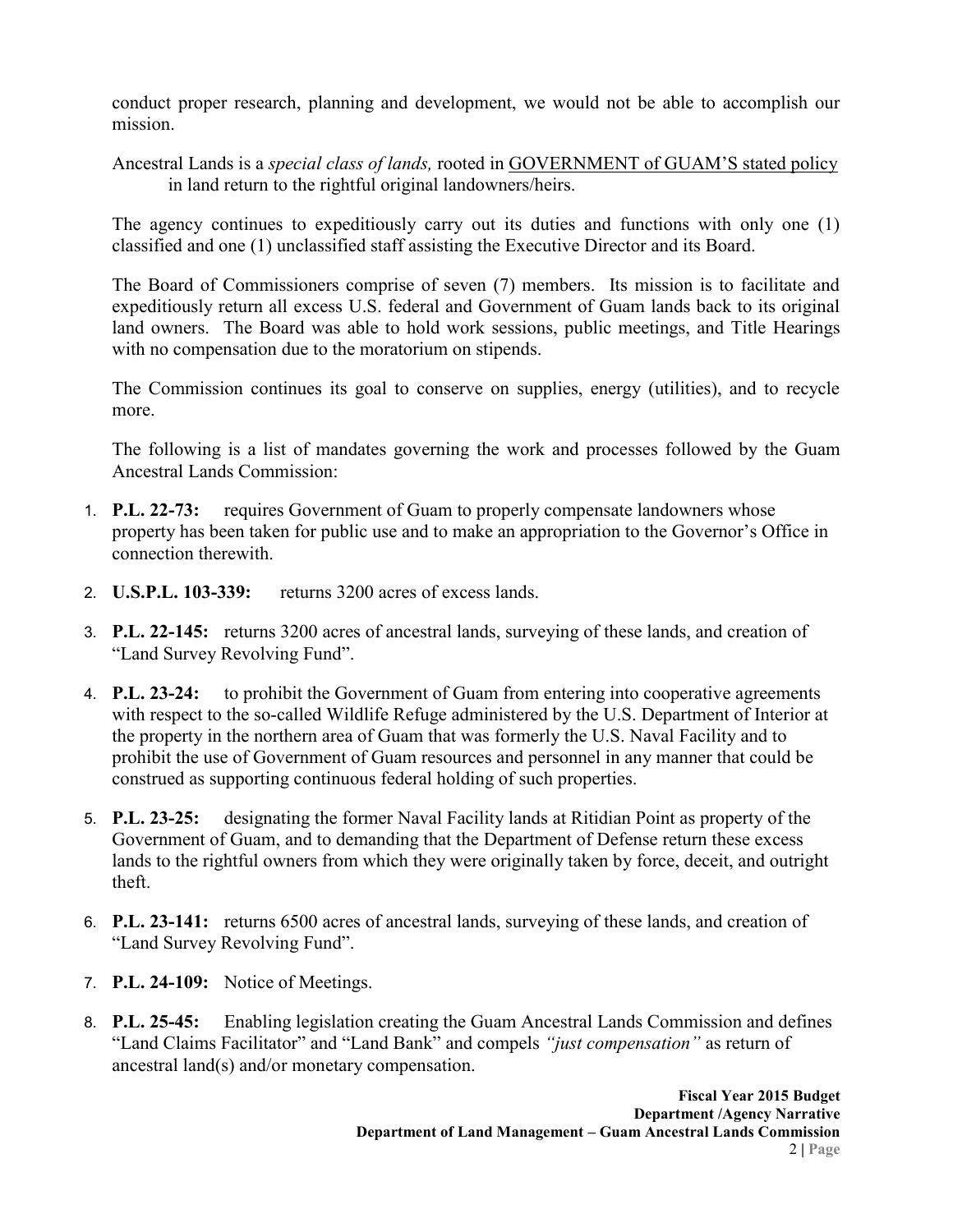- 9. **P.L. 25-107:** provides for administrative jurisdiction by National Park Service of undeveloped Government of Guam-owned lands within the boundaries of the War in the Pacific National Historical Park under certain conditions.
- 10. **P.L. 25-178:** GALC Rules & Regulations (overall) and regulates that: "..Ancestral land claims shall be expedited and claims processing shall be considered an urgency measure by all departments, agencies and instrumentalities of the government of Guam whose cooperation in facilitating meritorious claims is considered required".
- 11. **P.L. 25-180:** regulates quorum for Guam Ancestral Lands Commission.
- 12. **P.L. 26-25:** §4. Return of Land by Federal Government under GLUP 94.
- 13. **P.L. 26-36**, Section 3: Mandates that the Guam Ancestral Lands Commission establish the Land Bank Program by the end of Fiscal Year 2004.
- 14. **P.L. 26-100:** repealed Tiyan Trust and mandates the return of ancestral lands to original landowners from that identified as excess to airport needs, and to return those other Tiyan lands to original landowners that were under the jurisdiction of GEDCA, DPR, and GHURA.
- 15. **P.L. 27-113:** Transfers properties under the jurisdiction of the Department of Public Works that are located in *Tiyan*, alternatively known as the former Naval Air Station, Agana (Brewer Field), to the jurisdiction of the Guam Ancestral Lands Commission, by *adding* a new §80106 to Title 21, GCA.
- 16. **P.L. 28-68**, Section 75: Real Property Tax Moratorium on Returned Federal Excess Lands to Original Land Owners. *"A moratorium on the payment of real property taxes shall be in effect until tax year 2007"*
- 17. **P.L. 28-133:** An Act to Add a New Section 80105 to Title 21 GCA relative to Developing a Comprehensive Zoning Plan for Ancestral Lands. (b) A "Provisional Commission" was established to complete a comprehensive zoning plan for all properties and parcels under the jurisdiction of the Guam Ancestral Lands Commission.
- 18. **P.L. 28-150**, Section 75: Real Property Tax Moratorium on Returned Federal Excess Lands to Original Land Owners Continuation*. "Section 75 of Chapter IV of P.L. 28-68 is hereby amended to read: (b) Properties having no zoning designation after tax year 2007 due to their previous status as federal excess lands shall be subject to said moratorium on the payment of real property taxes until the property is designated a zone."*
- 19. **P.L. 29-25:** "An Act to Zone the previously Unzoned Lot Nos. 5328-5NEW-R2, 5328-R6NEW-R2 and 5328-6, All in the Municipality of Dededo to Light Industrial (M-1) Zone
- 20. **P.L. 29-61:** "An Act to *Amend* §§43201, 43202 and 43203 of Title 5, GCA, relative to Performance Reviews of Agency Heads."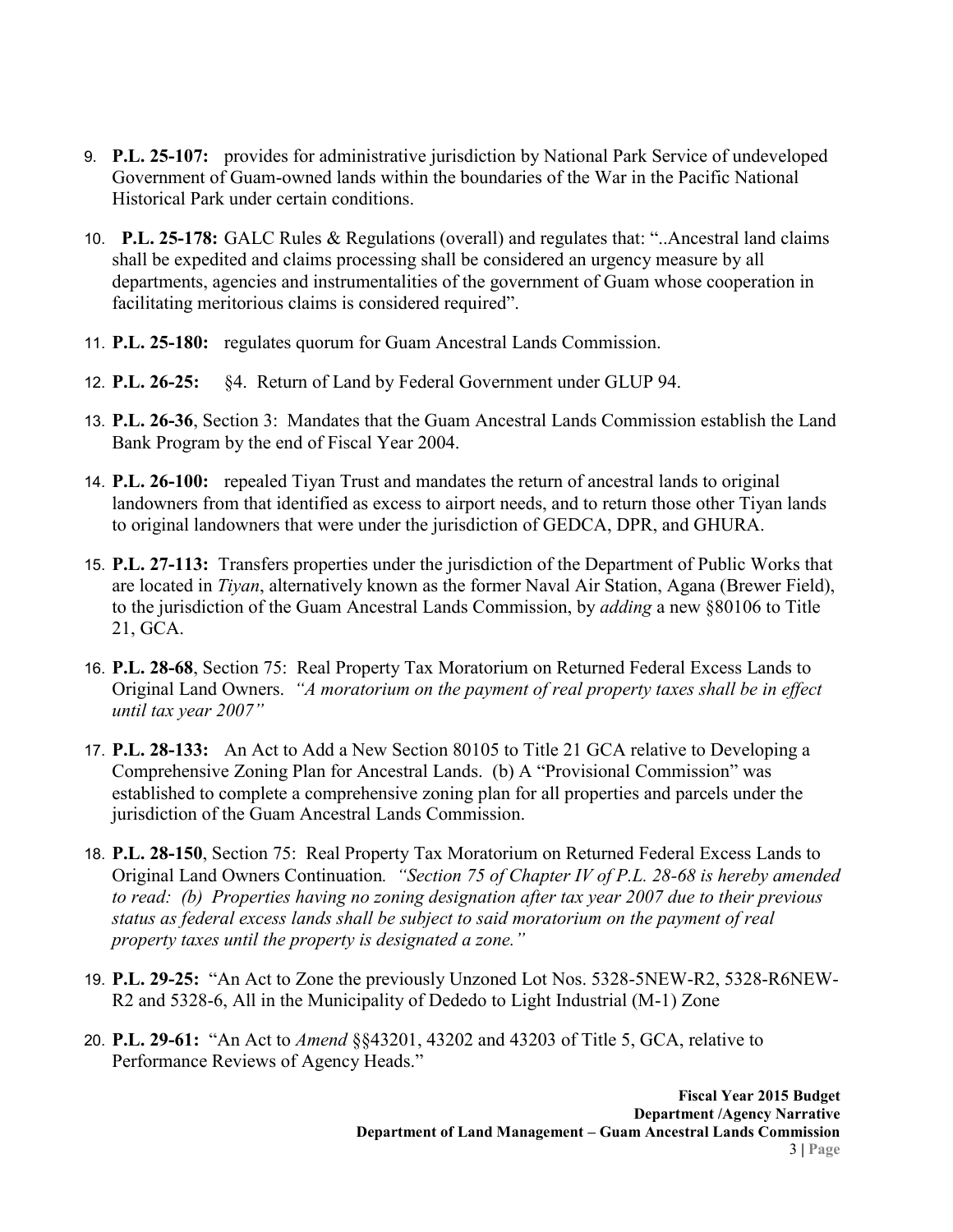- 21. **P.L. 29-88:** "An act relative to applying a Real Property Tax immunity for original landowners, their estates, or their heirs on the return of federal excess lands which shall be effective until such time free and direct access or use of the returned property is properly recorded with the Department of Land Management."
- 22. **P.L. 29-128:** An Act to Add a New Chapter 23 to Title 1, GCA, relative to creating *I Kumision Guahan Fine'nana* (The Guam First Commission) on the Military Mission in Guam; and to *Amend* §2105 of Title 4, Genders on Boards and Commissions"
- 23. **P.L. 29-135:** "An Act to Renumber §60907 and to add a new §60907 to Article 9, Chapter 60 of Title 21, GCA, relative to the Department of Land Management Building Construction Fund…"
- 24. **P.L. 29-145:** "An Act to Zone the previously Unzoned Lot Number 5327 in the Municipality of Dededo to Light Industrial (M-1) Zone"
- 25. **P.L. 29-151:** "An Act to *Add* a new Article 14 to Chapter 68 of Title 21 of the Guam Code Annotated, relative to the return of unused properties to their Rightful Owners and Heirs, and to cite the Act as *"The Return of Private Properties Act of 2008."*
- 26. **P.L. 30-237**: "An act to add a new Section 4120 to chapter 4 of title 5, Guam code annotated, relative to requiring government agencies to post their budgets on their websites."
- 27. **P.L. 31-01**: "Relative to the suspension of annuity payment from the defined benefit retirement plan."
- 28. **U.S.P.L. 106-504:** Guam's first right of refusal to federal excess lands.
- 29. **Executive Order 2002-13:** Creating task forces to support the missions of the Guam Ancestral Lands Commission and the Chamorro Land Trust Commission by the Department of Land Management.
- 30. **Executive Order 2002-19:** Ancestral land use and administration.
- 31. **Executive Order No. 2011-03**: Creation of the governor's peace (prevention and early intervention advisory community empowerment) council.
- 32. **12GCA, Chapter 72,** Land Claims Loan Revolving Fund.
- 33. **12GCA, Chapter 74,** Landowner's Recovery Fund

*Other personnel, procurement, and civil service mandates:*

- 34. **4GCA §4105 and Executive Order 96-24,** DOA Personnel Rules & Regulations
- 35. **5GCA Chapter 5,** Guam Procurement Act, Procurement Regulations
- 36. **Executive Order No. 2007-18:** Mandates all Government of Guam workplaces to be Tobacco-Free effective January 1, 2008.

**Fiscal Year 2015 Budget Department /Agency Narrative Department of Land Management – Guam Ancestral Lands Commission**  4 **| Page**